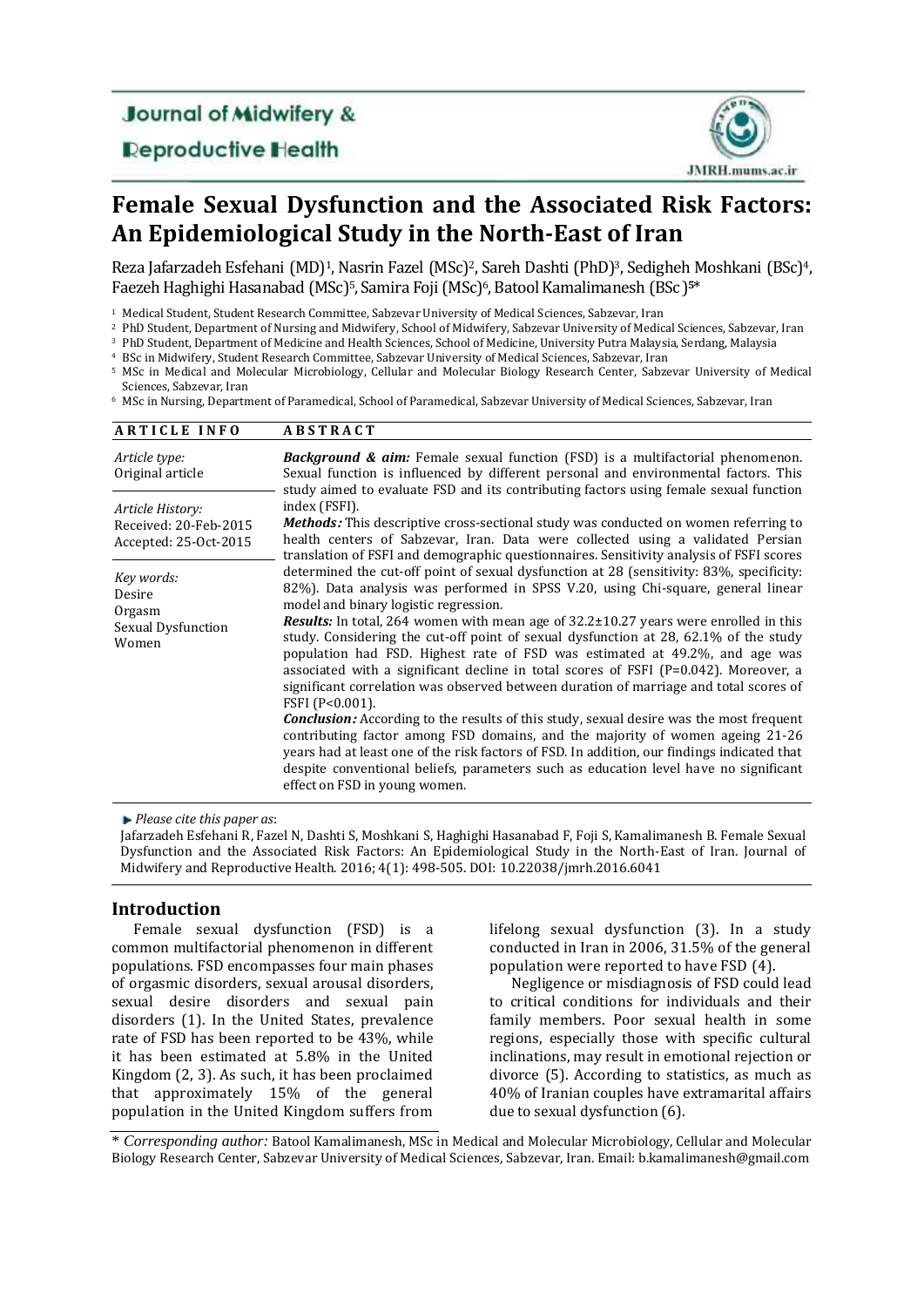Laboratory findings on FSD are available in the literature; however, subjective data obtained from women with FSD has been shown to bear higher validity in the accurate diagnosis of FSD compared to laboratory measurements [\(7\)](#page-6-6). The accepted gold standard for FSD diagnosis is the assessment of patients through interviews conducted by trained sexual therapists in accordance with the criteria of diagnostic and statistical manual of mental disorders (DSM-IV) [\(8\)](#page-6-7).

One of the alternative methods for FSD assessment is based on questionnaires. Various questionnaires are available for evaluation of FSD. For instance, female sexual function index (FSFI) is one of the most credible questionnaires in this regard, which has been shown to have acceptable internal consistency (Cronbach's alpha: 0.89-0.98 for total score and scores in each domain). In addition, FSFI has adequate discrimination properties in all its domains. This questionnaire has been validated for the Iranian population, and normative data for this population is available as well [\(9,](#page-6-8) [10\)](#page-6-9).

Few studies have evaluated the rate of FSD in healthy, adult women in Iran and they were mostly conducted in Tehran city (4, 11). Given the substantial effect of FSD on familial and personal relations, as well as the scarcity of regional data on this disorder in the Northeastern part of Iran, this study aimed to determine the prevalence of FSD and its risk factors in Sabzevar city, Iran.

## **Materials and Methods**

This cross-sectional study was conducted on 264 women referring to 11 health centers in Sabzevar, Iran during October 2012-January 2013. Health centers were selected based on their geographical location from the north, center and south regions of the city. Married women with sexually active partners who agreed to participate were enrolled in the study, and written informed consent was obtained from all the subjects who met the inclusion criteria. Exclusion criteria of this study were as follows: 1) pregnancy; 2) history of sexual dysfunction; 3) breastfeeding and 4) drug addiction or alcoholism. Subjects completed FSFI and demographic questionnaires.

FSFI questionnaire consists of 19 items to

evaluate female sexual function within a period of four weeks. In this questionnaire, six main domains of sexual function are evaluated, including sexual desire, lubrication, sexual arousal, sexual satisfaction, orgasm and sexual pain [\(7,](#page-6-6) [12\)](#page-6-10). Questions are scored based on a Likert scale, and total score of FSFI is obtained by summing up the scores achieved in each domain.

In the present study, cut-off points for FSD were as follows: sexual desire: 3.3, sexual arousal: 3.4, lubrication: 3.7, sexual pain: 3.8, orgasm: 3.4 and sexual satisfaction: 3.8 [\(9\)](#page-6-8). FSFI has been widely used in clinical and nonclinical settings, and the Persian version of this questionnaire has been validated for the Iranian population (13). Reliability of FSFI was assessed for the entire questionnaire, as well as the items in each domain, using Cronbach's alpha. Cronbach's alpha was calculated to be ≤0.70, which was indicative of adequate reliability coefficient. Moreover, sensitivity analysis for the Iranian version of FSFI determined score 28 as the cut-off point (sensitivity: 83%, specificity: 82%). In other words, total score of <28 was defined as sexual dysfunction, and higher scores were described as satisfactory sexual function [\(9\)](#page-6-8).

Demographic questionnaires were used to collect the following data: age, number of children, duration of relationship with partner, age of partner, menstrual pattern, method of contraception, education level of subject and partner, employment status of partner, presence of diseases, consanguinity with partner, use of medications, family income status and history of sexual abuse.

If participants were not able to read or write, they would be assisted by the researcher to understand and complete the questionnaires via interviews. Women diagnosed with sexual dysfunction at the end of the study were advised to consult a gynecologist.

This study was approved by the Ethics Committee of Sabzevar University of Medical Sciences, Iran.

In this study, data analysis was performed using SPSS V.20 (IBM Inc., Chicago, Il, USA). Study variables including age, income status, employment status and education status were presented as frequency and percentage. Normally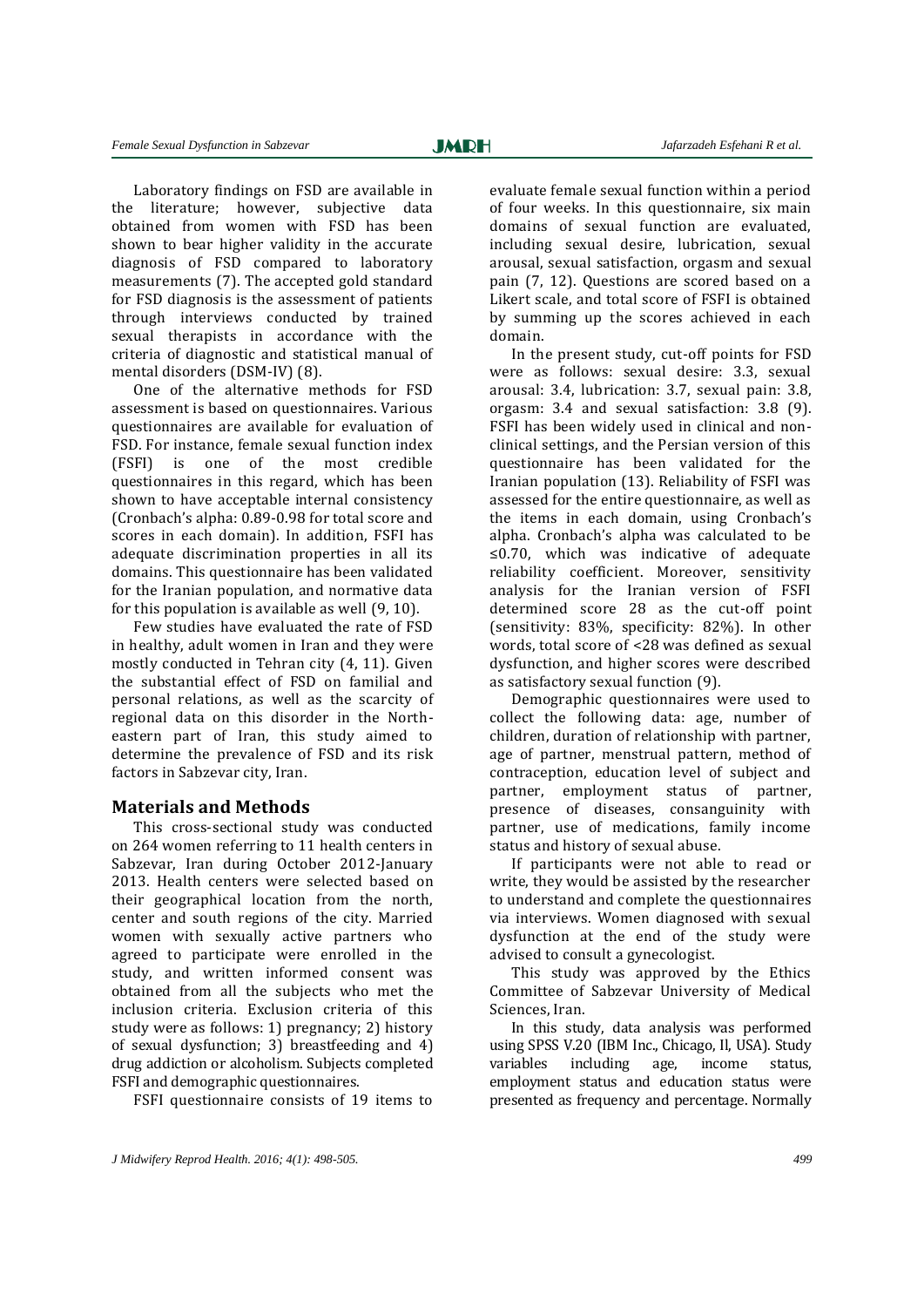distributed data were presented as mean and standard deviation (SD), while median and interquartile range (IQR) were used for data without normal distribution.

Chi-square test was used to evaluate the association between study variables and prevalence of FSD. In addition, general linear model (GLM) was applied to assess the effect of study variables on the total score of FSFI. Also, binary logistic regression was used to evaluate the relationship between total FSFI score and other study parameters.

Initially, univariate analysis was performed to verify the association between study variables and presence of FSFI, and variables with significant correlations were used in multiple regression analysis. Moreover, odds ratio with 95% confidence interval was used to describe the relationship between study parameters. It is noteworthy that subjects with history of sexual abuse were excluded from GLM and regression analysis in order to reduce bias. Confidence limit of this study was set at 0.95, and P-value of less than 0.05 was considered as statistically significant.

### **Results**

In total, 264 women with mean age of 32.2±10.27 years were enrolled in this study (age range: 15-62 years). Natural birth control was the most common method of contraception among these women (31.1%), and 32.2% of the subjects had no children. The majority of participants had regular menstrual cycle (64%), and 7.6% were in menopause. In addition, 6.8% and 2.3% of the studied subjects were undergoing hormone therapy and psycho-therapy, respectively. As for diseases, diabetes mellitus was reported in 2.3% of the subjects, while 3.4% had ovarian cysts, 2.7% had hypertension, and 0.8% of the women were infertile.

Consanguinity was reported in 78 couples (29.5%). With respect to age, only one woman was the same age as her partner, and 96 couples had age difference of less than two years. In terms of education level, more than one third of the participants (34.1%) were below diploma, and 97 women (36.7%) reported the education level of their partners to be below diploma. It is noteworthy that 3% of the study population had history of sexual abuse.

Among the studied subjects, prevalence of sexual dysfunction was estimated at 62.1% (n=164). Sexual dysfunction was observed to be most frequent in domains of sexual desire (49.2%), sexual arousal (43.2%), orgasm (38.6%), lubrication (36%), sexual pain (35.2%) and sexual satisfaction (26.1%), respectively (Figure 1).



**Figure 1.** Frequency of Sexual Dysfunction Domains among Subjects

*500 J Midwifery Reprod Health. 2016; 4(1): 498-505.*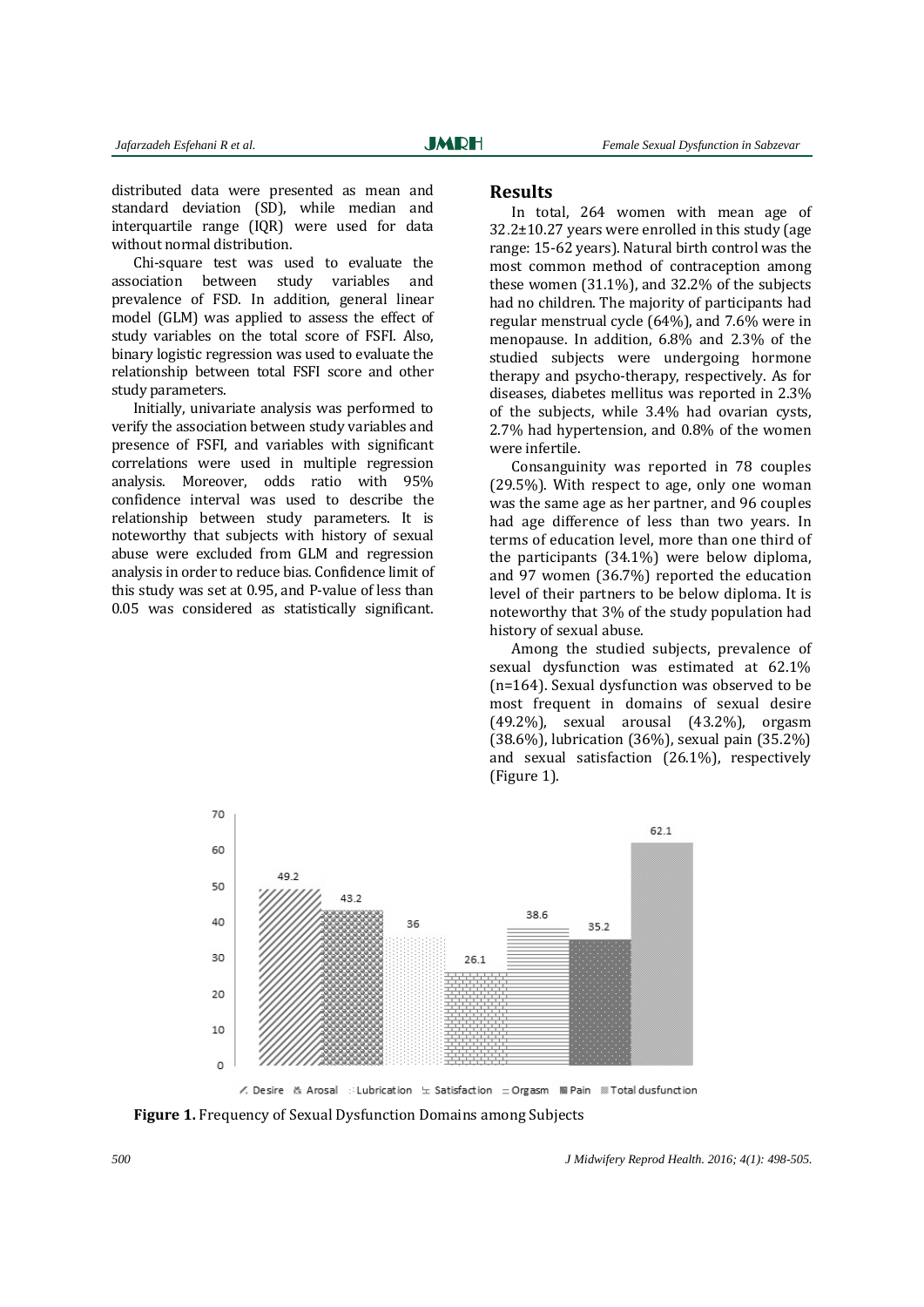**JMRH** 

Compared to women with normal sexual function, subjects with FSD were significantly older (P<0.001) and had lower education level (P<0.001). Moreover, rate of consanguinity was higher among women with FSD  $(P=0.005)$ , and partners of these women were reported to have

lower education level (P<0.001). Also, use of medications was more prevalent among women with FSD compared to subjects with normal sexual function (P=0.01) (Table 1).

| Table 1. Distribution of Study Variables between Women with Female Sexual Dysfunction (FSD) and |  |  |
|-------------------------------------------------------------------------------------------------|--|--|
| Normal Subjects                                                                                 |  |  |

| variable                           | <b>FSD</b>  | <b>Normal</b> | P-value    |  |
|------------------------------------|-------------|---------------|------------|--|
|                                    | (N=164)     | $(N=100)$     |            |  |
| Age                                |             |               |            |  |
| 15-26 Years                        | 47 (28.7%)  | 55 (55.0%)    |            |  |
| 27-38 Years                        | 60 (36.6%)  | 33 (33.0%)    | $< 0.001*$ |  |
| >39 Years                          | 57 (34.8%)  | 12 (12.0%)    |            |  |
| Consanguinity                      | 58 (35.4%)  | 20 (20.0%)    | $0.005*$   |  |
| <b>Medication Use</b>              | 79 (48.2%)  | 33 (33.0%)    | $0.01*$    |  |
| <b>Education Level of Women</b>    |             |               |            |  |
| Diploma/Below Diploma              | 125 (76.2%) | 40 (40.0%)    |            |  |
| College and Above                  | 39 (23.8%)  | 60 (60.0%)    | $< 0.001*$ |  |
| <b>Education Level of Spouse</b>   |             |               |            |  |
| Diploma/Below Diploma              | 115 (70.1%) | 48 (48.0%)    |            |  |
| College and above                  | 49 (29.9%)  | 52 (52.0%)    | $< 0.001*$ |  |
| <b>Employment Status of Spouse</b> |             |               |            |  |
| Unemployed                         | 65 (39.6%)  | 49 (49.0%)    |            |  |
| Employed                           | 99 (60.4%)  | 51 (51.0%)    | 0.14       |  |
| <b>Age Difference of Couple</b>    |             |               |            |  |
| <2 Years                           | 55 (33.5%)  | 41 (41.0%)    |            |  |
| >3 Years                           | 109 (66.5%) | 59 (59.0%)    | 0.22       |  |

\*Significant at  $\alpha$ =0.05

According to other results of this study, number of children was significantly higher in women with FSD (median=2.0, IQR=2.0) compared to those with normal sexual function (median=1.0, IQR=2.0) (P<0.001). Additionally, women with FSD had longer marriages (median=3.0 years, IQR=3.0) compared to normal women (median=2.0 years, IQR=1.0) (P<0.001). Distribution of sexual dysfunction in different domains of FSFI is shown in Table 2.

According to the results of GLM analysis, factors such as employment status of spouse  $(P=0.03)$ , use of medications  $(P=0.01)$  and education level of women (P=0.01) had significant effects on FSFI scores. As such, employment status of the spouse and low education level of women significantly reduced total FSFI scores.

**Table 2.** Mean Scores of FSD Domains

|                           | <b>Sexual</b><br><b>Desire</b> | Lubrication | Arousal | Sexual<br><b>Satisfaction</b> | <b>Orgasm</b> | Sexual<br>Pain | <b>FSFI*Score</b> |
|---------------------------|--------------------------------|-------------|---------|-------------------------------|---------------|----------------|-------------------|
| Mean                      | 3.25                           | 4.06        | 3.47    | 4.40                          | 3.6318        | 4.11           | 23.00             |
| <b>Standard Deviation</b> | 1.55                           | 2.06        | 1.86    | 1.78                          | 2.06699       | 2.00           | 9.84              |

\*FSFI: Female Sexual Function Index

Finally, univariate analysis revealed a significant correlation between FSD and variables such as age, personal and spousal education level, number of children, duration of marriage, consanguinity and use of medications. In addition, multiple regression analysis was indicative of a significant correlation between the education level of women and prevalence of

*J Midwifery Reprod Health. 2016; 4(1): 498-505. 501*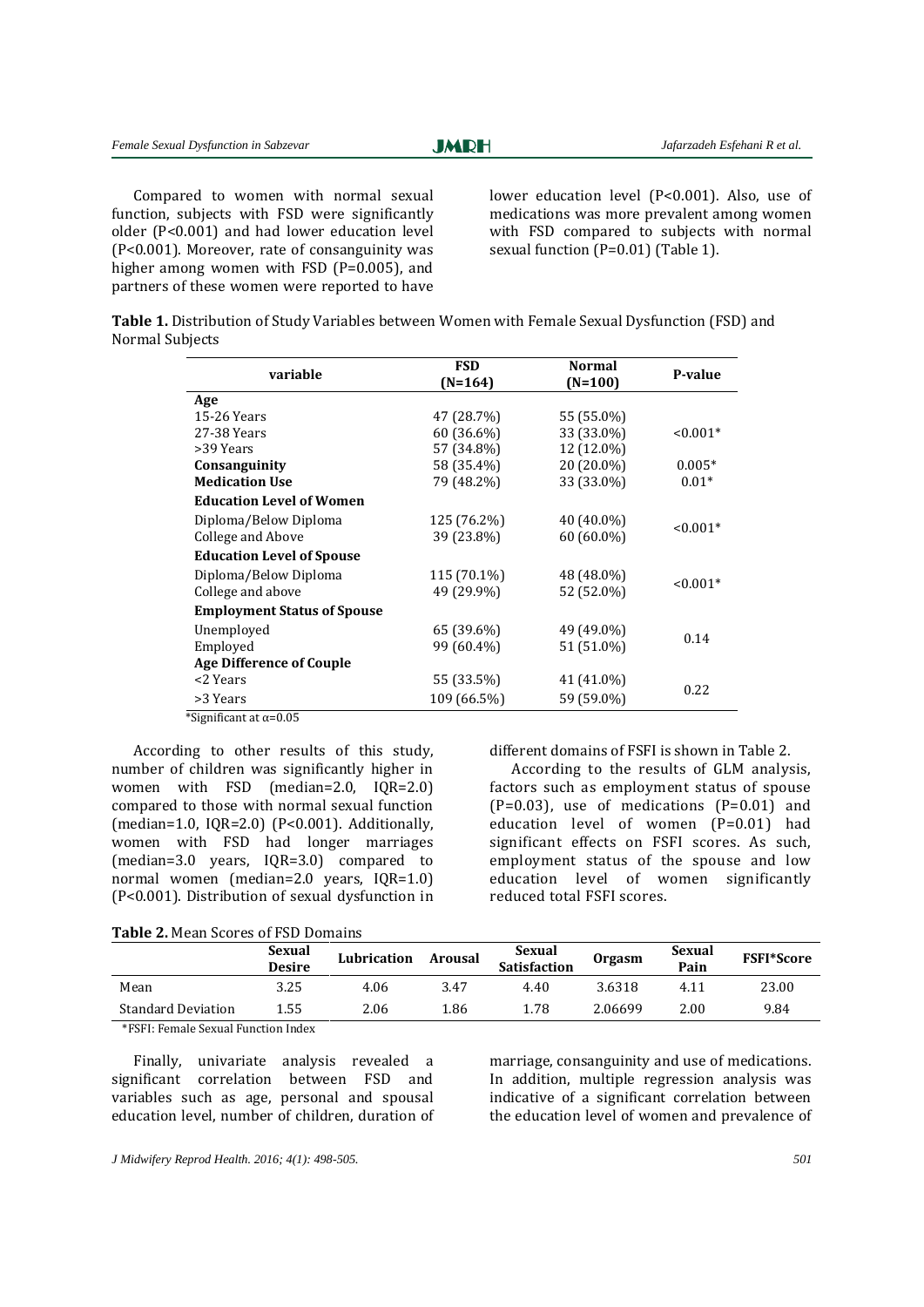#### FSD (P=0.01) (Table 3).

**Table 3.** Results of Logistic Regression for Correlations between Total FSFI Scores and Study Variables

|                                     | Univariate Analysis |           |                                       |              | <b>Multiple Regression Analysis</b> |                              |               |                          |
|-------------------------------------|---------------------|-----------|---------------------------------------|--------------|-------------------------------------|------------------------------|---------------|--------------------------|
| <b>Study Variables</b>              | P-value             | <b>OR</b> | 95% CI <sup>**</sup> for<br>$0^{***}$ |              | P-value                             | 0 <sub>R</sub>               | 95% CI for OR |                          |
|                                     |                     |           | Lower                                 | <b>Upper</b> |                                     |                              | Lower         | <b>Upper</b>             |
| Age <sup>1</sup>                    |                     |           |                                       |              |                                     |                              |               |                          |
| 27-38 Years                         | $0.01*$             | 2.11      | 1.18                                  | 3.77         | 0.87                                | 1.13                         | 0.25          | 5.21                     |
| >39 Years                           | $< 0.001*$          | 5.30      | 2.53                                  | 11.12        | 0.60                                | 1.38                         | 0.41          | 4.59                     |
| Low Education Level (women)         | $< 0.001*$          | 0.23      | 0.13                                  | 0.39         | $0.01*$                             | 2.85                         | 1.34          | 6.08                     |
| Low Education Level (spouse)        | $0.001*$            | 0.40      | 0.24                                  | 0.68         | 0.86                                | 1.08                         | 0.47          | 2.48                     |
| <b>Employment Status of Spouse</b>  | 0.13                | 1.49      | 0.89                                  | 2.47         | 0.98                                | 0.99                         | 0.46          | 2.17                     |
| Age Difference of Couple (>3 Years) | 0.22                | 1.39      | 0.82                                  | 2.33         | -                                   | $\qquad \qquad \blacksquare$ | -             | $\overline{\phantom{a}}$ |
| Number of Children                  | $< 0.001*$          | 1.64      | 1.34                                  | 2.01         | 0.72                                | 1.07                         | 0.74          | 1.53                     |
| Duration of Marriage                | $< 0.001*$          | 1.55      | 1.31                                  | 1.84         | 0.17                                | 1.31                         | 0.89          | 1.94                     |
| Consanguinity                       | $0.01*$             | 2.20      | 1.22                                  | 3.97         | 0.29                                | 0.72                         | 0.39          | 1.32                     |
| <b>Medication Use</b>               | $0.03*$             | 0.56      | 0.33                                  | 0.95         | 0.29                                | 0.72                         | 0.39          | 1.32                     |

<sup>1</sup>Age group of 15-26 was set as reference

\*Significant at α=0.05, \*\*CI: Confidence Interval, \*\*\*OR: Odds Ratio

## **Discussion**

Sexual function was first described in 1960 as a linear model consisting of four phases of excitement, plateau, orgasm and resolution. Later in 2002, non-linear model of sexual response was defined, especially for female gender, encompassing social and psychological aspects [\(1\)](#page-6-0).

Sexual health is a complicated term covering a wide range of health aspects. According to the report published by the World Health Organization (WHO) in 2006, sexual health defines not only as the absence of sexually transmitted diseases, but is also related to mental, physical and emotional well-being of an individual. Any malfunction in the aforementioned aspects could lead to sexual dysfunction. Therefore, a respectful approach free of discrimination is needed as to maintain sexual health in a community [\(14\)](#page-6-11).

According to the results of the present study, FSD has a relatively high prevalence among Iranian women (62.1%). In a large-scale study, highest rate of sexual function problems in all categories was reported in regions of South-east Asia. As such, low sex drive and inability to reach orgasm were the most prevalent domains of sexual dysfunction in these areas [\(15\)](#page-6-12). In

another population-based study in Iran, FSD status was evaluated in three levels of mild (total FSFI score: 18-23), moderate (total FSFI score: 11-17) and severe (total FSFI score: ≤10). According to the findings, 24.9% of the population had moderate or severe sexual dysfunction. Furthermore, 31.5% of the studied women were reported to have disorders in at least one of the domains of FSD [\(4\)](#page-6-3).

In one study conducted in Turkey, rate of FSD was reported to be 43.4% (total FSFI score: <26) [\(16\)](#page-6-13). Considering total FSFI score of <28 as the presence of FSD, approximately 62% of the study population in Turkey had FSD, which is significantly higher than the rate reported by similar studies. Variations in the reported prevalence rates of FSD could be due to the differences in defining cut-off points for FSFI scores in related studies. In the current study, cut-off point for FSD was determined with 83% sensitivity and 82% specificity [\(9\)](#page-6-8).

In the present study, sexual desire was the most frequent domain of FSD (49.2%). This finding is inconsistent with the results obtained by a similar study in Iran, which reported orgasmic disorders as the most prevalent domain (37%), and sexual desire as the second most common problem among women with FSD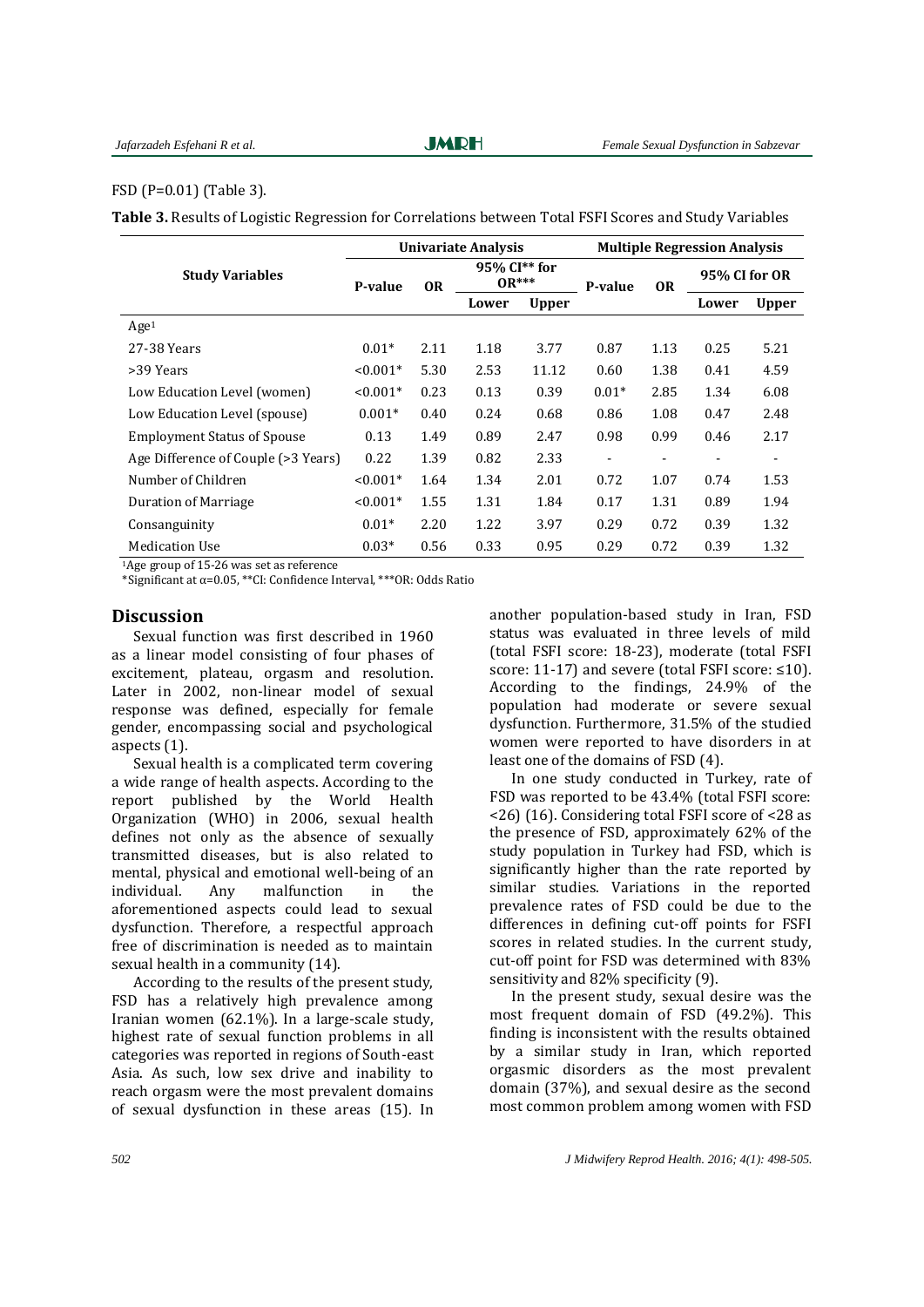(35%). This difference could be due to variations in cut-off points determined for FSD domains. In the current study, we used different cut-off points for each domain, while previous studies determined the cut-off point at 3.9 for all domains, which is higher than the value considered in the present study [\(4\)](#page-6-3).

suggests that sexual disorders tend to be more prevalent in middle-aged women, as well as those ageing  $\geq$ 27 years [\(4,](#page-6-3) [16-18\)](#page-6-13). Increased prevalence of FSD is mainly associated with age due to decreased sex drive, reduced sexual intercourse and vaginal dryness caused by menopause (i.e., low estrogen secretion) [\(19\)](#page-7-0).

In the current study, rate of FSD was observed to increase with age (Figure 2). Common belief<br>
Entranced marginal means of total female sexual function inventory



**Figure 2.** Total Female Sexual Function Index (FSFI) Scores in Different Age Groups

In the present study, a significant correlation was observed between duration of relationship with partner and prevalence of FSD. Another research performed in the same region as the current study indicated that the rate of sexual problems decreased significantly with longer duration of relationship between partners [\(20\)](#page-7-1). These inconsistencies between the findings could be due to the use of different question-naires. While previous studies used researcher-designed questionnaires, we used the validated Persian translation of FSFI scale. Furthermore, multiple logistic regression indicated that FSD had no correlations with the education level of spouse, which is in line with the findings of a similar study conducted in Iran [\(21\)](#page-7-2).

Results of the present study revealed that low education level has a significant effect on the manifestations of FSD, and this finding was confirmed by another study in this regard, which identified low education level as a predictor for sexual complaints [\(22\)](#page-7-3).

There is controversy regarding the effect of menopause on FSD. While some studies have reported that menopause has no impact on sexual dysfunction, other researchers believe that menopause could adversely affect FSD [\(3,](#page-6-2)  [17\)](#page-7-4). For instance, one study performed on the Iranian population found a significant correlation between FSD, menopause and education level of spouse [\(23\)](#page-7-5). According to their results, menopausal symptoms, such as sleep disturbance and depression, could lead to decreased sex drive in women regardless of hormonal changes associated with menopause [\(24,](#page-7-6) 25). Due to this controversy, our subjects were not assessed separately from menopausal women.

In the present study, we evaluated women with psychological problems and diabetes, as well as those undergoing hormonal therapy and receiving anti-hypertensive drugs. Including such patients in our analysis could have affected the obtained results. However, it should be noted that the main objective of this study was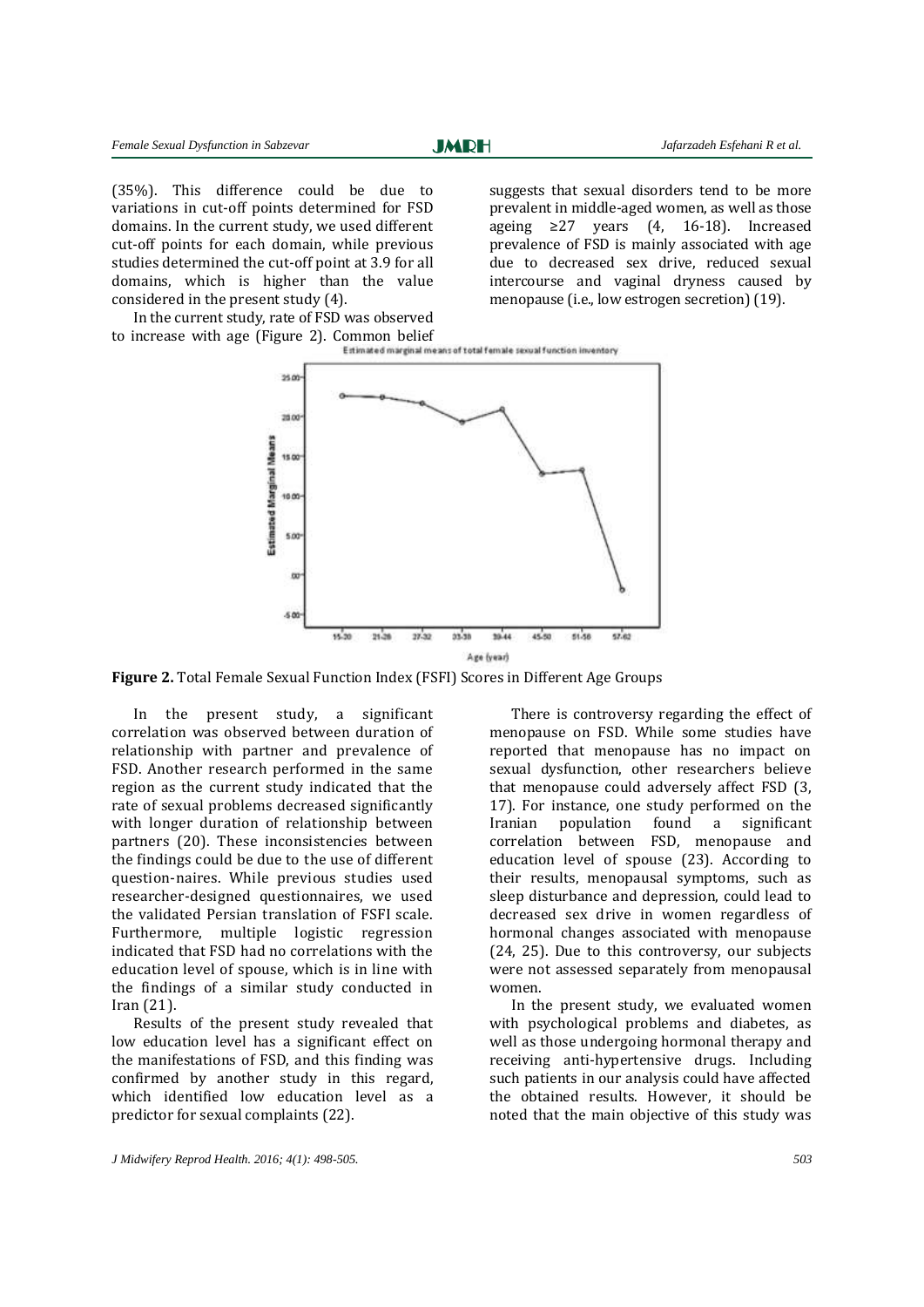evaluation of FSD in a random sample of women; therefore, this issue seems justifiable. In addition, male factors involved in the prevalence of FSD were not fully assessed due to cultural restrictions. Researchers had no access to all male partners, and our participants were not allowed to take questionnaire out of the study setting. Furthermore, most women refused to involve their husbands in the study.

Another limitation of the current study was exclusion of cases with missing data from multivariate logistic regression, which resulted in some inconsistencies between the results of univariate and multivariate logistic regression.

#### **Conclusion**

According to the results of the present study, sexual desire is the most significant contributing factor to FSD. The majority of our participants aged ≥<sup>12</sup> years and had at least one of the risk factors of FSD. In conclusion, high prevalence of sexual disorders among women should be alarming for health care providers in Iran. Since sexual dysfunction could pose a serious threat to marriage and familial relations, and education seems to have insignificant effect on FSD, it is recommended that special clinics be established for the improvement of sexual issues in our country.

## **Conflicts of Interest**

The authors declare no conflicts of interest.

#### **References**

- <span id="page-6-0"></span>1. Kammerer-Doak D, Rogers RG. Female sexual function and dysfunction. Obstetrics and Gynecology Clinics of North America. 2008; 35(2):169-183.
- <span id="page-6-1"></span>2. Burri A, Spector T. Recent and lifelong sexual dysfunction in a female UK population sample: prevalence and risk factors. The Journal of Sexual Medicine. 2011; 8(9):2420-2430.
- <span id="page-6-2"></span>3. Laumann EO, Paik A, Rosen RC. Sexual dysfunction in the United States: prevalence and predictors. JAMA. 1999; 281(6):537-544.
- <span id="page-6-3"></span>4. Safarinejad MR. Female sexual dysfunction in a population-based study in Iran: prevalence and associated risk factors. International Journal of Impotence Research. 2006; 18(4):382-395.
- <span id="page-6-4"></span>5. Fajewonyomi BA, Orji EO, Adeyemo AO. Sexual dysfunction among female patients of reproductive age in a hospital setting in Nigeria.

Journal of Health, Population, and Nutrition. 2007; 25(1):101-106.

- <span id="page-6-5"></span>6. Kariman NS, Tarverdi M, Azar M, Alavi Majd HA. Evaluating the effects of colporrhaphy on the sexual satisfaction of women. Journal of Reproduction & Infertility. 2005; 6(3):254-260.
- <span id="page-6-6"></span>7. Wiegel M, Meston C, Rosen R. The female sexual function index (FSFI): cross-validation and development of clinical cutoff scores. Journal of Sex & Marital Therapy. 2005; 31(1):1-20.
- <span id="page-6-7"></span>8. Basson R, Berman J, Burnett A, Derogatis L, Ferguson D, Fourcroy J, et al. Report of the international consensus development conference on female sexual dysfunction: definitions and classifications. The Journal of Urology. 2000; 163(3):888-893.
- <span id="page-6-8"></span>9. Mohammadi K, Rahnama P, Mohseni SM, Sahraian MA, Montazeri A. Determinants of sexual dysfunction in women with multiple sclerosis. BMC Neurology. 2013; 13(1):83-89.
- <span id="page-6-9"></span>10. Chedraui P, Perez-Lopez F, San Miguel G, Avila C. Assessment of sexuality among middle-aged women using the Female Sexual Function Index. Climacteric: The Journal of The International Menopause Society. 2009; 12(3):213-221.
- 11. Shokrollahi P, Mirmohamadi M, Mehrabi F, Babaei G. Prevalence of sexual dysfunction in women seeking services at family planning centers in Tehran. Journal of Sex & Marital Therapy. 1999; 25(3):211-215.
- <span id="page-6-10"></span>12. Meston CM. Validation of the Female Sexual Function Index (FSFI) in women with female orgasmic disorder and in women with hypoactive sexual desire disorder. Journal of Sex & Marital Therapy. 2003; 29(1):39-46.
- 13. Gerstenberger EP, Rosen RC, Brewer JV, Meston CM, Brotto LA, Wiegel M, et al. Sexual desire and the Female Sexual Function Index (FSFI): A sexual desire cutpoint for clinical interpretation of the FSFI in women with and without hypoactive sexual desire disorder. The Journal of Sexual Medicine. 2010; 7(9):3096-3103.
- <span id="page-6-11"></span>14. Word Health Organization. Defining sexual health: report of a technical consultation on sexual health, 28-31 January 2002. Geneva: World Health Organization; 2006.
- <span id="page-6-12"></span>15. Laumann EO, Nicolosi A, Glasser DB, Paik A, Gingell C, Moreira E, et al. Sexual problems among women and men aged 40–80 y: prevalence and correlates identified in the Global Study of Sexual Attitudes and Behaviors. International Journal of Impotence Research. 2005; 17(1):39-57.
- <span id="page-6-13"></span>16. Aslan E, Beji NK, Gungor I, Kadioglu A, Dikencik BK. Prevalence and risk factors for low sexual function in women: a study of 1,009 women in an outpatient clinic of a university hospital in

*504 J Midwifery Reprod Health. 2016; 4(1): 498-505.*